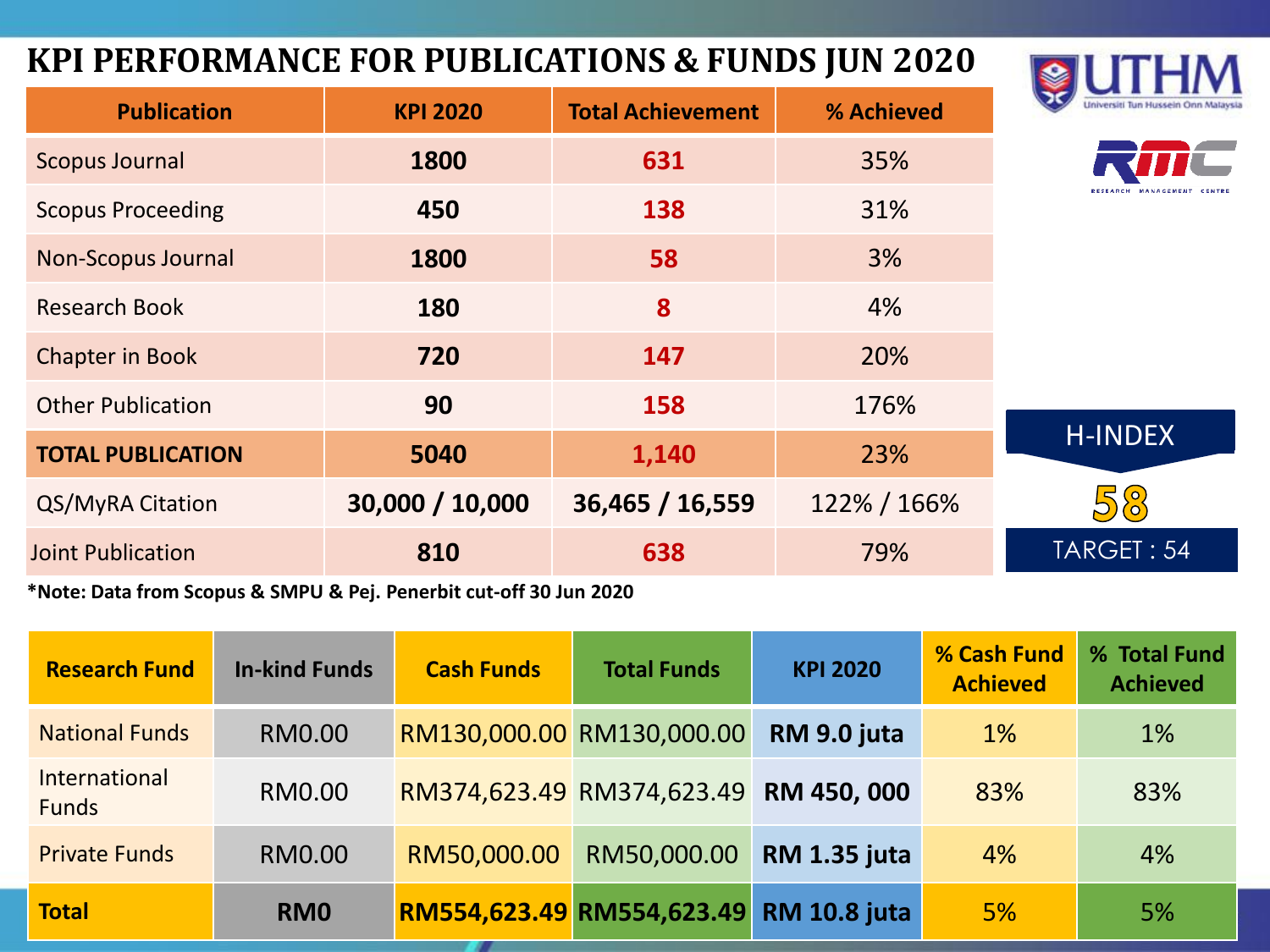## **PUBLICATIONS BY FACULTY**



| <b>Faculty</b> | <b>Scopus Journal</b> |                | <b>Scopus Proceeding</b> |                | <b>Non-Scopus</b><br><b>Journal</b> | <b>Research Book</b>                 | <b>Chapter in Book</b>                       | <b>Other</b><br>publication |
|----------------|-----------------------|----------------|--------------------------|----------------|-------------------------------------|--------------------------------------|----------------------------------------------|-----------------------------|
|                | <b>Scopus</b>         | <b>SMPU</b>    | <b>Scopus</b>            | <b>SMPU</b>    | <b>SMPU</b>                         | <b>SMPU &amp;</b><br><b>Penerbit</b> | <b>Scopus, SMPU &amp;</b><br><b>Penerbit</b> | <b>SMPU</b>                 |
| <b>FKAAB</b>   | 52                    | 22             | 37                       | 17             | 6                                   | $\overline{1}$                       | 22                                           | 24                          |
| <b>FKEE</b>    | 138                   | 96             | 22                       | $\overline{4}$ | 6                                   | $\boldsymbol{0}$                     | 24                                           | 14                          |
| <b>FKMP</b>    | 87                    | 40             | 13                       | $\mathbf{1}$   | 6                                   | $\mathbf{1}$                         | $\mathbf{1}$                                 | $\overline{4}$              |
| <b>FPTV</b>    | 50                    | 46             | $\overline{0}$           | $\mathbf{1}$   | $\overline{7}$                      | $\overline{1}$                       | 11                                           | $\overline{4}$              |
| <b>FPTP</b>    | 59                    | 30             | $\overline{7}$           | 3              | $\overline{4}$                      | $\boldsymbol{0}$                     | $\mathbf{1}$                                 | 19                          |
| <b>FAST</b>    | 71                    | 51             | 6                        | $\overline{7}$ | 5                                   | $\overline{0}$                       | $\overline{7}$                               | 23                          |
| <b>FSKTM</b>   | 63                    | 49             | 37                       | 25             | 8                                   | $\theta$                             | $\theta$                                     | $\overline{2}$              |
| <b>FTK</b>     | 48                    | 43             | 11                       | $\overline{7}$ | 6                                   | $\overline{0}$                       | 56                                           | 43                          |
| <b>PPB</b>     | 14                    | 10             | $\mathbf{0}$             | $\overline{0}$ | 6                                   | $\mathbf{1}$                         | $\theta$                                     | 8                           |
| <b>PPD</b>     | 9                     | 6              | $\overline{3}$           | $\overline{0}$ | $\overline{0}$                      | $\mathbf{1}$                         | 24                                           | 14                          |
| <b>PPUK</b>    | 18                    | 20             | $\mathbf{1}$             | $\theta$       | $\overline{4}$                      | 3                                    | $\theta$                                     | 3 <sup>1</sup>              |
| <b>NA</b>      | 22                    | $\overline{0}$ | $\overline{0}$           | $\overline{0}$ | $\overline{0}$                      | $\overline{0}$                       | $\mathbf{1}$                                 | $\boldsymbol{0}$            |
| Other PTJ      | $\theta$              | $\overline{0}$ | $\mathbf{1}$             | $\overline{0}$ | $\theta$                            | $\overline{0}$                       | $\theta$                                     | $\overline{0}$              |
| <b>Total</b>   | 631                   | 413            | 138                      | 65             | 58                                  | 8                                    | 147                                          | 158                         |

**\*Note: Data from Scopus & SMPU & Pej. Penerbit cut-off 30 Jun 2020**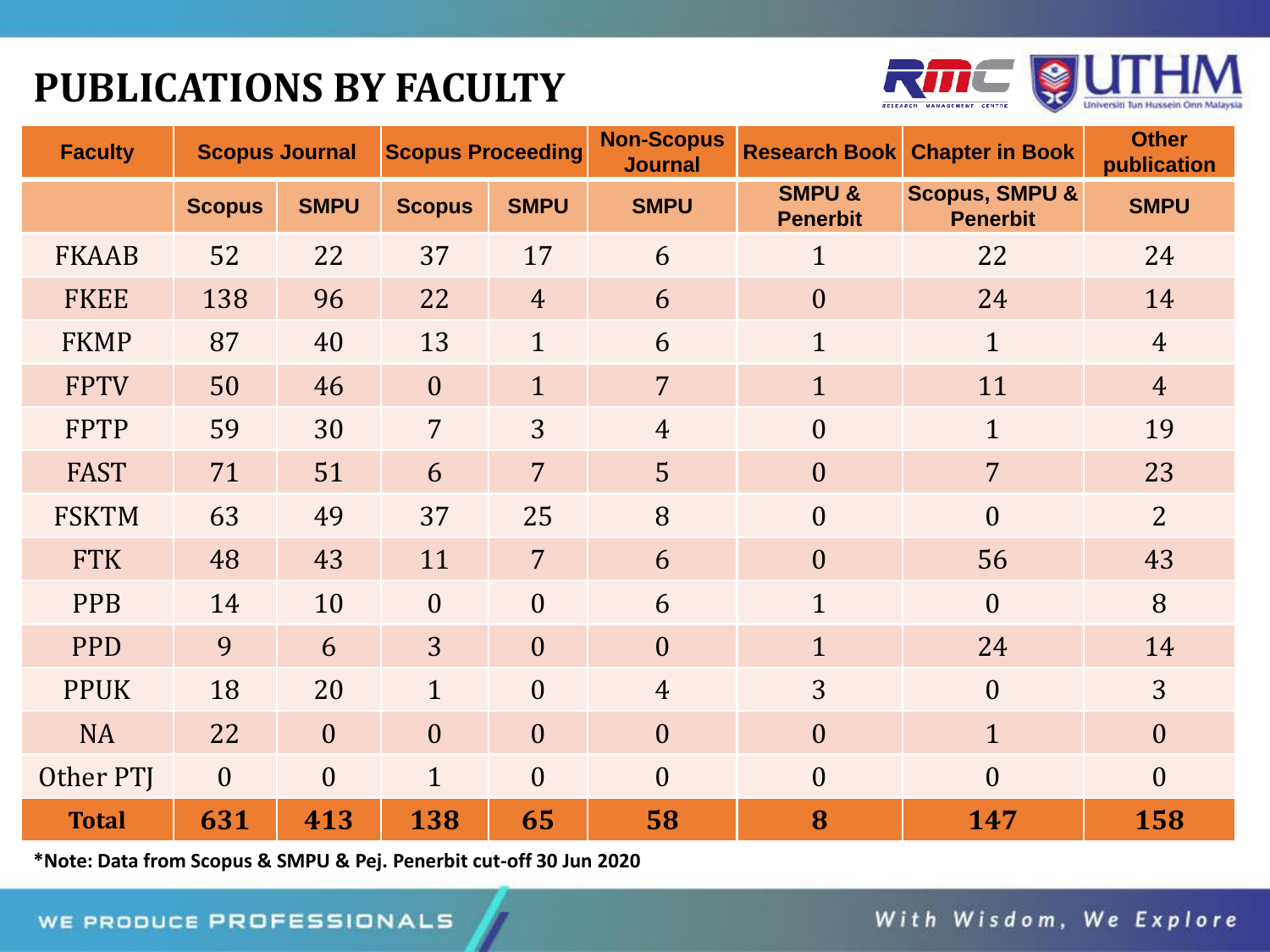## **KPI PUBLICATIONS BY FACULTY**



| <b>Faculty</b> |                          | <b>Scopus Journal</b> |                          | <b>Scopus</b><br><b>Proceeding</b> |            | <b>Non-Scopus</b><br><b>Journal</b> |                | <b>Research Book</b> |            | <b>Chapter in Book Other publication</b> |                |                 |
|----------------|--------------------------|-----------------------|--------------------------|------------------------------------|------------|-------------------------------------|----------------|----------------------|------------|------------------------------------------|----------------|-----------------|
|                | <b>KPI</b>               | <b>Achieved</b>       | <b>KPI</b>               | <b>Achieved</b>                    | <b>KPI</b> | <b>Achieved</b>                     | <b>KPI</b>     | <b>Achieved</b>      | <b>KPI</b> | <b>Achieved</b>                          | <b>KPI</b>     | <b>Achieved</b> |
| <b>FKAAB</b>   | 268                      | 52                    | 64                       | 37                                 | 256        | 6                                   | 26             | $\mathbf{1}$         | 102        | 22                                       | 13             | 24              |
| <b>FKEE</b>    | 305                      | 138                   | 74                       | 22                                 | 294        | 6                                   | 29             | $\mathbf{0}$         | 118        | 24                                       | 15             | 14              |
| <b>FKMP</b>    | 320                      | 87                    | 69                       | 13                                 | 274        | 6                                   | 27             | $\mathbf{1}$         | 110        | $\mathbf{1}$                             | 14             | $\overline{4}$  |
| <b>FPTV</b>    | 159                      | 50                    | 39                       | $\boldsymbol{0}$                   | 156        | $\overline{7}$                      | 16             | $\mathbf{1}$         | 62         | 11                                       | 8              | $\overline{4}$  |
| <b>FPTP</b>    | 219                      | 59                    | 44                       | $\overline{7}$                     | 174        | $\overline{4}$                      | 17             | $\mathbf{0}$         | 70         | $\mathbf{1}$                             | 9              | 19              |
| <b>FAST</b>    | 158                      | 71                    | 36                       | 6                                  | 144        | 5 <sup>1</sup>                      | 14             | $\mathbf{0}$         | 58         | $\overline{7}$                           | $\overline{7}$ | 23              |
| <b>FSKTM</b>   | 114                      | 63                    | 32                       | 37                                 | 128        | 8                                   | 13             | $\mathbf{0}$         | 51         | $\mathbf{0}$                             | 6              | $\overline{2}$  |
| <b>FTK</b>     | 203                      | 48                    | 61                       | 11                                 | 242        | 6                                   | 24             | $\mathbf{0}$         | 97         | 56                                       | 12             | 43              |
| <b>PPB</b>     | $\overline{\phantom{0}}$ | 14                    | $\overline{\phantom{a}}$ | $\mathbf{0}$                       | 34         | 6                                   | $\overline{3}$ | $\mathbf{1}$         | 14         | $\overline{0}$                           | $\overline{2}$ | 8               |
| <b>PPD</b>     | $\overline{\phantom{0}}$ | 9                     | $\overline{\phantom{a}}$ | 3                                  | 170        | $\boldsymbol{0}$                    | 17             | $\mathbf{1}$         | 68         | 24                                       | 9              | 14              |
| <b>PPUK</b>    | 65                       | 18                    | 19                       | $\mathbf{1}$                       | 74         | $\overline{4}$                      | $\overline{7}$ | 3                    | 30         | $\overline{0}$                           | $\overline{4}$ | 3               |

**\*Note: Data from Scopus & SMPU & Pej. Penerbit cut-off 30 Jun 2020**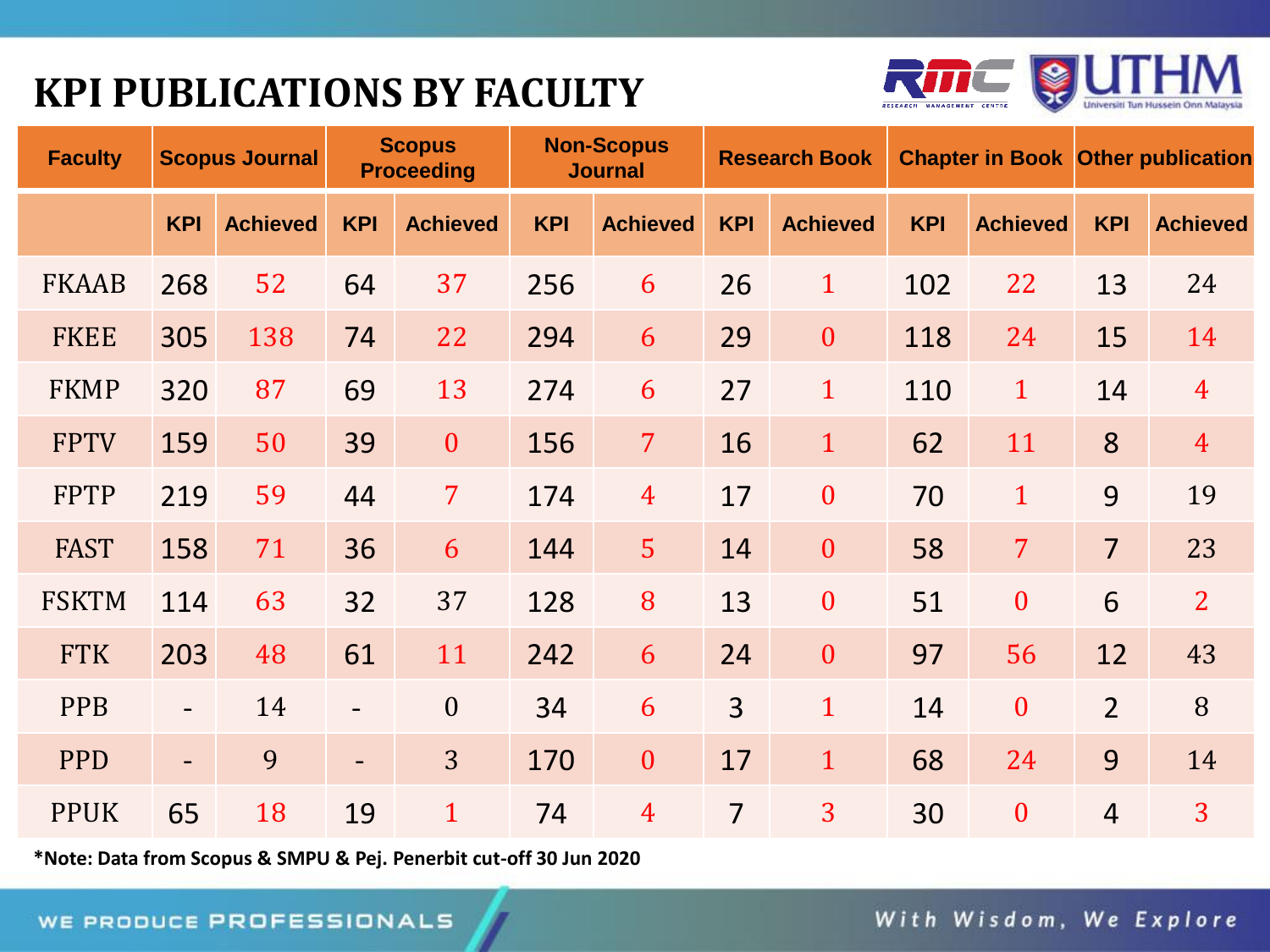

#### **FUNDS BY FACULTY**

| <b>Faculty</b> | <b>National Funds (RM)</b> | <b>International Funds (RM)</b> | <b>Private Funds (RM)</b> |
|----------------|----------------------------|---------------------------------|---------------------------|
| <b>FKAAB</b>   | 0.00                       | 29,638.49                       | 50,000.00                 |
| <b>FKEE</b>    | 0.00                       | 0.00                            | 0.00                      |
| <b>FKMP</b>    | 0.00                       | 0.00                            | 0.00                      |
| <b>FPTV</b>    | 20,000.00                  | 0.00                            | 0.00                      |
| <b>FPTP</b>    | 0.00                       | 0.00                            | 0.00                      |
| <b>FAST</b>    | 60,000.00                  | 0.00                            | 0.00                      |
| <b>FSKTM</b>   | 0.00                       | 0.00                            | 0.00                      |
| <b>FTK</b>     | 50,000.00                  | 344,985.00                      | 0.00                      |
| <b>PPB</b>     | 0.00                       | 0.00                            | 0.00                      |
| <b>PPD</b>     | 0.00                       | 0.00                            | 0.00                      |
| <b>PPUK</b>    | 0.00                       | 0.00                            | 0.00                      |
| <b>Total</b>   | 130,000.00                 | 374,623.49                      | 50,000.00                 |

**\*Note: Data from RMS cut-off 30 Jun 2020**

With Wisdom, We Explore